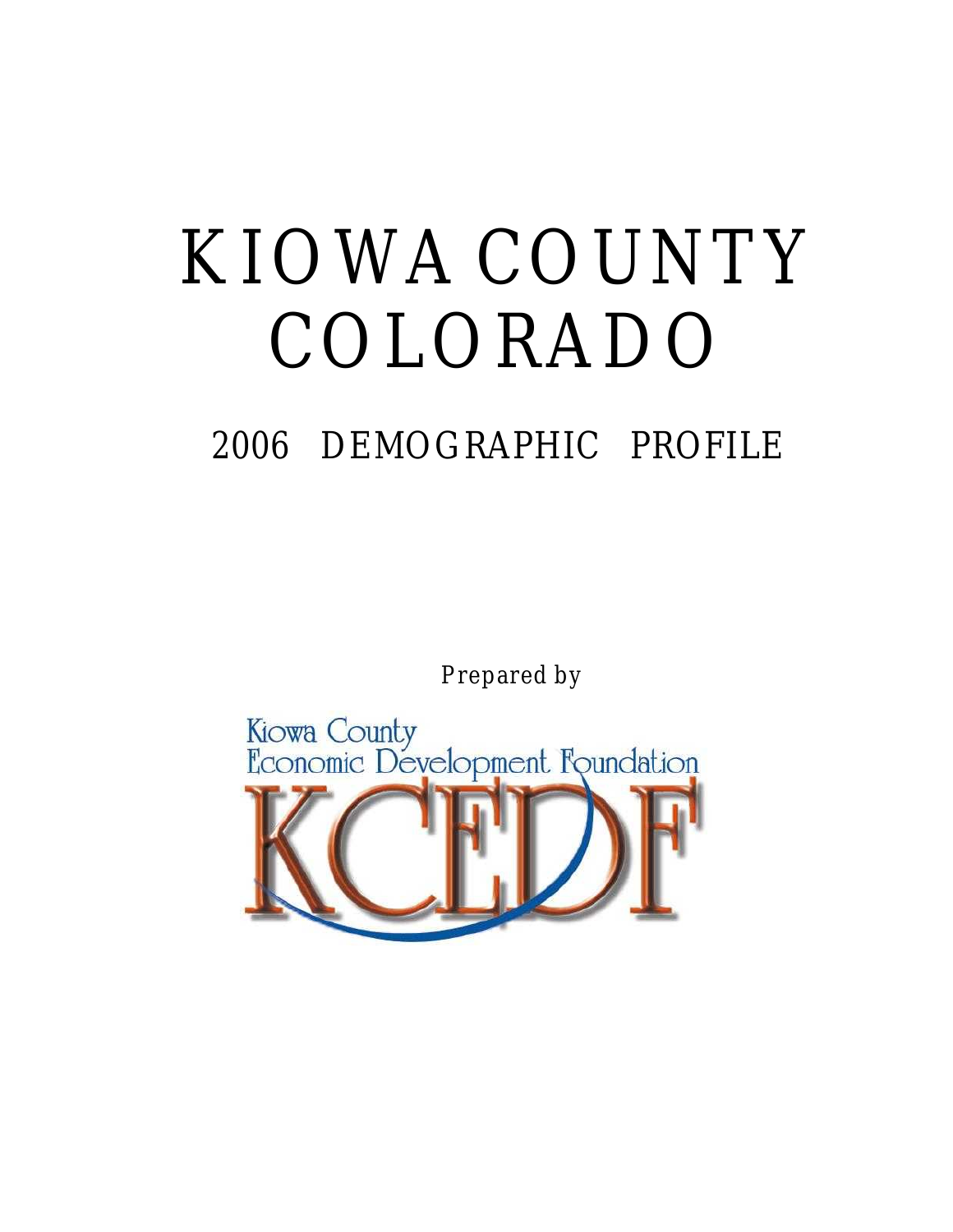### KIOWA COUNTY **HISTORY**

On April 11, 1889, Colorado Governor Job A. Cooper signed a bill creating Kiowa County. The name was derived from the Kiowa Indians who hunted and lived in eastern Colorado before European's arrived.

During the early settlement of Kiowa County, the naturally occurring Great Plains Reservoirs attracted Indians, settlers and trappers. The Indian named reservoirs include: Neesopah, meaning "Black Water"; Neegronda, meaning "Big Water"; Neenoshe, meaning "Standing Water"; and Neeskah, meaning "Queens Lake". These recreational waters attract many people to this area today.

The early settlers arrived by covered wagon, horseback, foot and by train. The Pueblo and State Line Railroad, later purchased by the Missouri Pacific Railroad, played a large part in the development of Kiowa County. The major towns were located along its lines. The towns remaining today are as follows: Arlington, Haswell, Eads, Chivington, Brandon, Sheridan Lake and Towner.



Source: "Atlas of the World", Rand, McNally & Co., 1898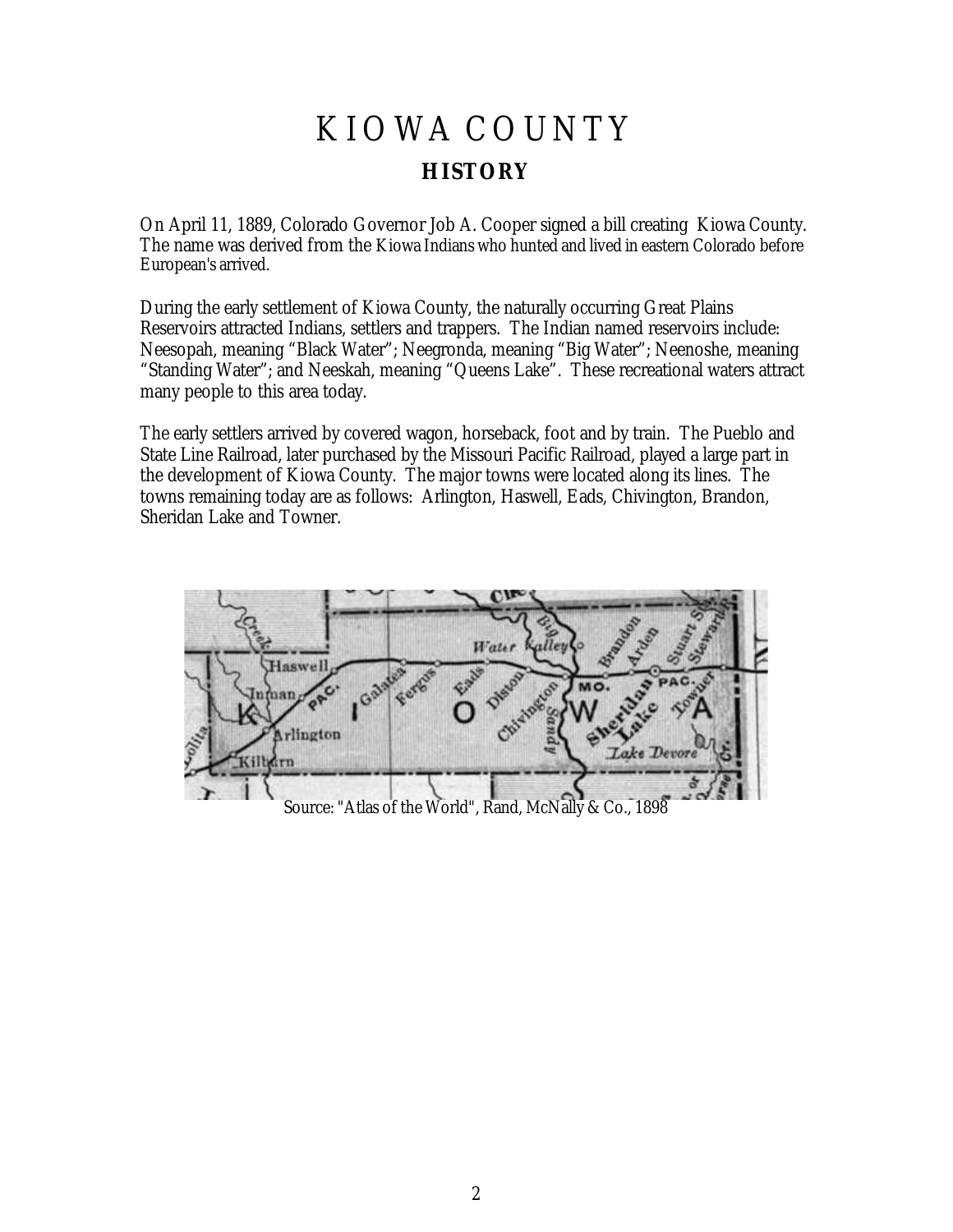#### **LOCATION**

Kiowa County is located in the prairie lands of southeastern Colorado. It is rectangular in shape, with Kansas as its eastern boundary. The county measures 78 miles long east to west and is 24 miles in width. Total land area is 1,148,160 acres or 1794 square miles. Elevation ranges from 3,800 feet above sea level in the southeast corner to 4,600 feet in the northwest.

Kiowa County is intersected by east-west Colorado Highway 96 and north-south U.S. Highway 287, recently designated as the Ports to Plains trade corridor route. Other major roadways in the area are U.S. Highway 50 and U.S. Highway 385. Interstate highways are within a short distance: I-70 is 60 miles north and I-25 is 90 miles west of the county.

Highway distance to Cities:

| Pueblo           |                     | 90 miles (1.5 hours)   |
|------------------|---------------------|------------------------|
| Colorado Springs | 120 miles (2 hours) |                        |
| Denver           |                     | 165 miles (2.75 hours) |
| Goodland, KS     | 120 miles (2 hours) |                        |
| Amarillo, TX     | 249 miles (4 hours) |                        |
| Garden City, KS  |                     | 136 miles (2.5 hours)  |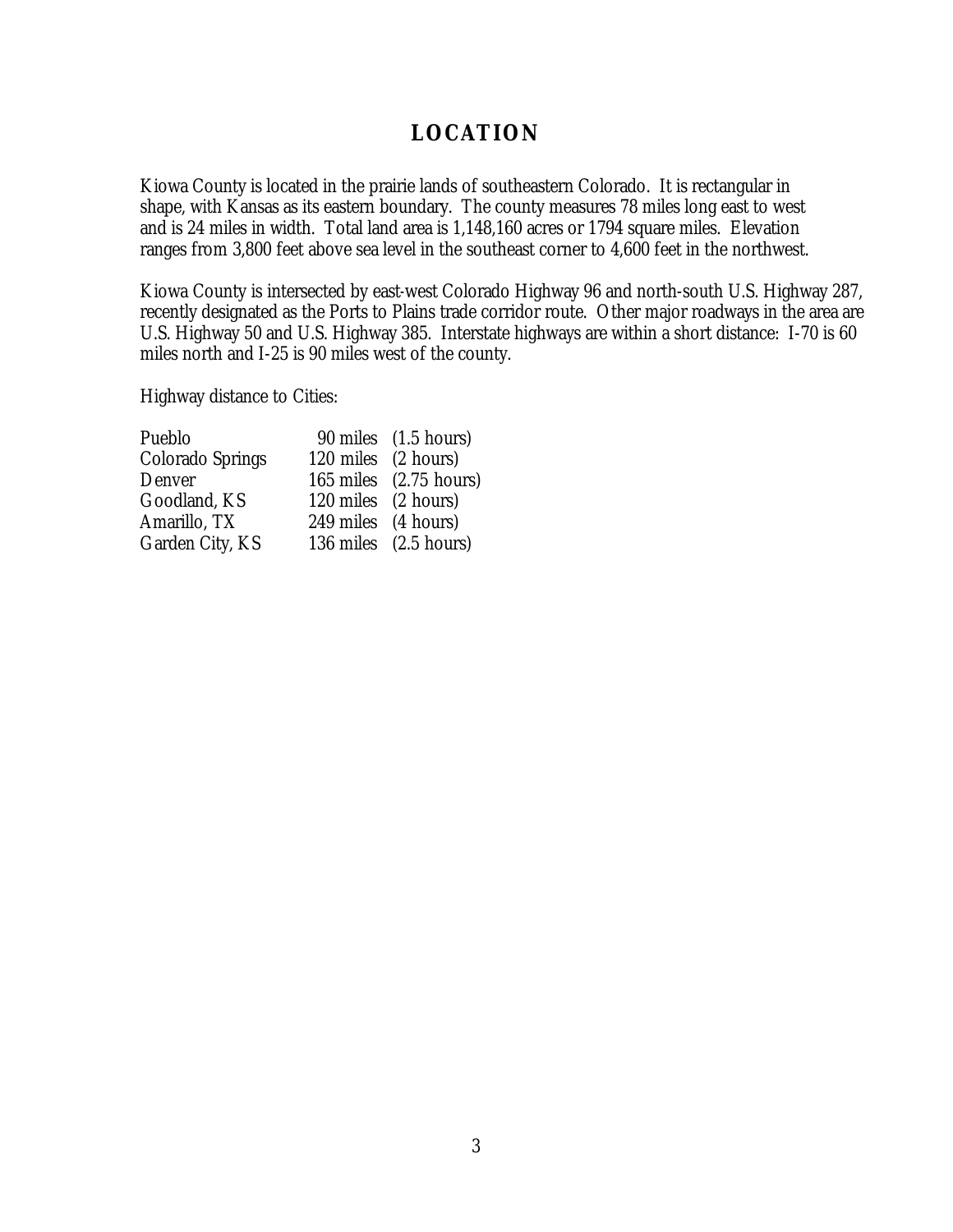#### **EMPLOYMENT**

#### **EMPLOYMENT**

| Kiowa County           | 2002     | 2003 | 2004 | 2005      |
|------------------------|----------|------|------|-----------|
| Labor Force            |          | 800  | 921  | 880       |
| Employment             | 782      | 756  | 868  | 840       |
| Unemployment           | 35       | 44   | 53   | 40        |
| <b>Employment Rate</b> | ◠<br>4.ა | 5.5  | 5.8  | Б<br>ـ 4. |

#### **EMPLOYMENT BY INDUSTRY-2005**

| Industry                                 | Number | Percent of Total |
|------------------------------------------|--------|------------------|
| Agriculture, Forestry, Fishing, Hunting  | 9      | 2%               |
| <b>Accommodation &amp; Food Services</b> | D      | $\Box$           |
| Construction                             | 28     |                  |
| Financial/Insurance/ Real Estate         | 12     | 3%               |
| Government                               | 258    | 64%              |
| <b>Health Care and Social Assistance</b> | D      |                  |
| Manufacturing                            | D      |                  |
| Mining                                   | D      | D                |
| <b>Other Services</b>                    | D      |                  |
| Professional & Technical Services        | Ð      | נ ו              |
| Retail                                   | 44     | 11%              |
| Transportation                           | D      | D                |
| <b>Utilities</b>                         | D      |                  |
| Wholesale                                | 22     | 5%               |
| Total*                                   | 405    | 100%             |

\*May not sum due to data suppression

Source: Colorado Department of Labor & Employment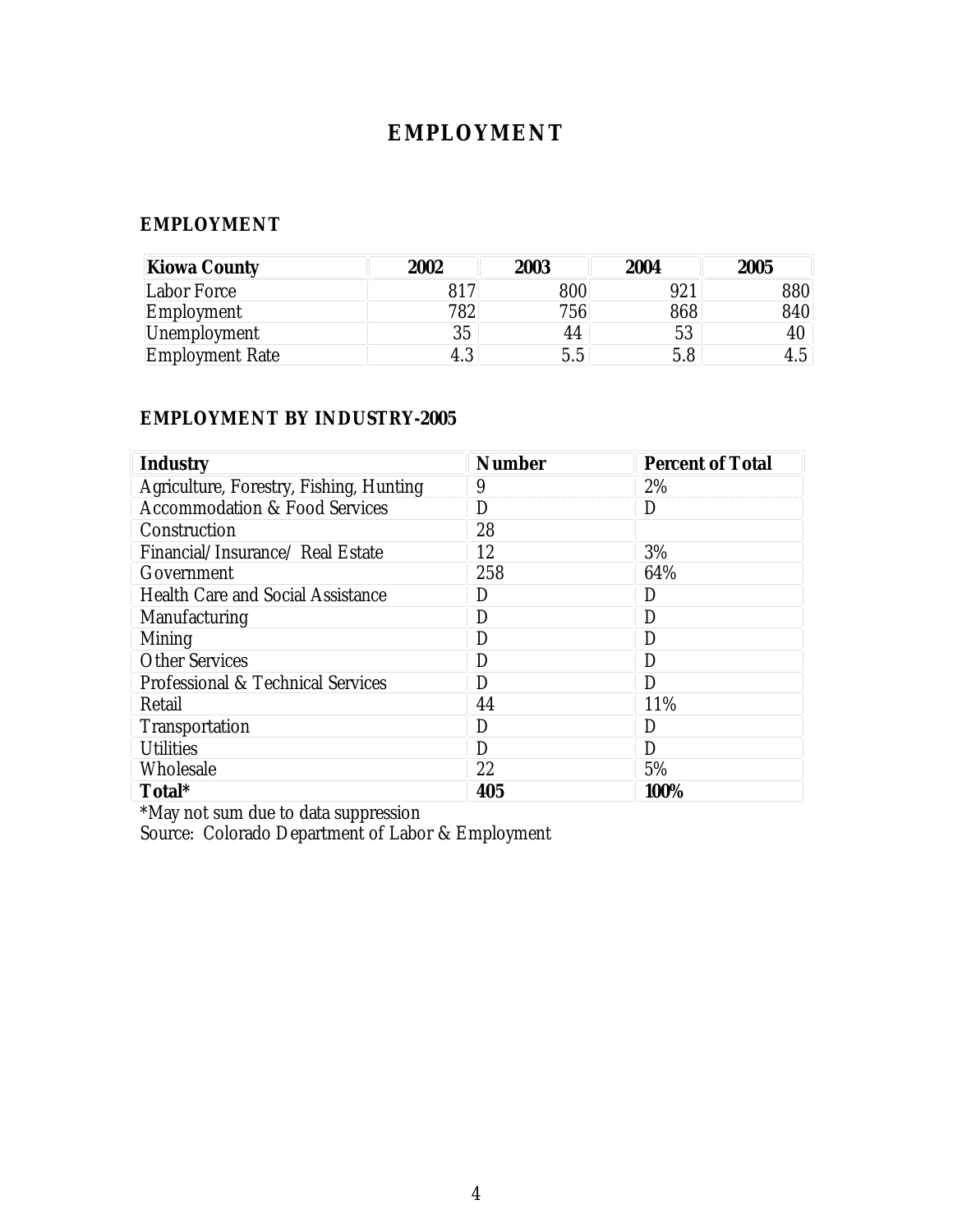#### **POPULATION**

| COUNTY & PLACES | 1990  | 2000 | 2004 EST. |
|-----------------|-------|------|-----------|
| Kiowa County    | 1,688 |      | 1,525     |
| Eads            | 780   | 747  | 702       |
| Haswell         | 02    | 84   | 7۵        |
| Sheridan Lake   | 95    | 66   |           |

Source: Bureau of the Census Colorado Demography Section

#### **POPULATION CHARACTERISTICS**

| <b>ETHNIC</b>                    | <b>NUMBER</b> | PERCENT |
|----------------------------------|---------------|---------|
| White                            | 1568          | 96.7    |
| Black/African American           | 8             | .5      |
| American Indian/Alaska Native    | 28            |         |
| Asian                            |               |         |
| Native Hawaiian/Pacific Islander |               |         |
| Other                            | 29            | 1.8     |

Source: Bureau of the Census – 2000 Census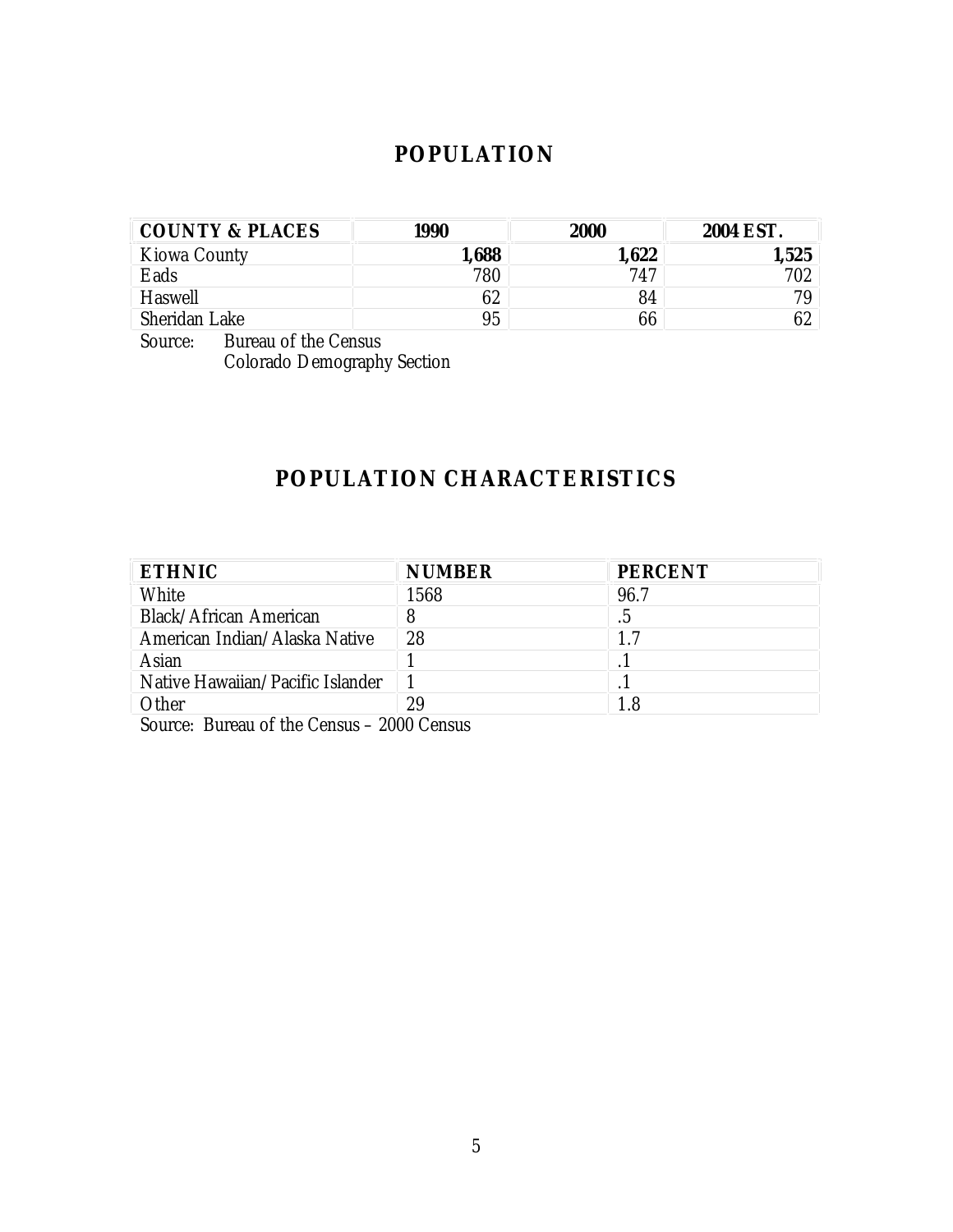#### **INCOME**

#### **Total Personal Income 2004(\$thousands) \$43,871 Per Capita Income 2004(dollars) \$30,787**

**AVERAGE ANNUAL WAGES - 2000**

| Agriculture, Forestry, Fishing                | \$23,310 |
|-----------------------------------------------|----------|
| Mining                                        |          |
| Construction                                  |          |
| Manufacturing                                 | 16,820   |
| Transportation/Communication/Public Utilities | 41,481   |
| <b>Wholesale Trade</b>                        | 17,127   |
| Retail Trade                                  | 8,817    |
| Finance/Insurance/Real Estate                 |          |
| <b>Services</b>                               | 10,007   |
| Government                                    | 19,447   |
| <b>All Industries</b>                         | 19,242   |

Source: State of Colorado

'D' indicates that data has been suppressed.